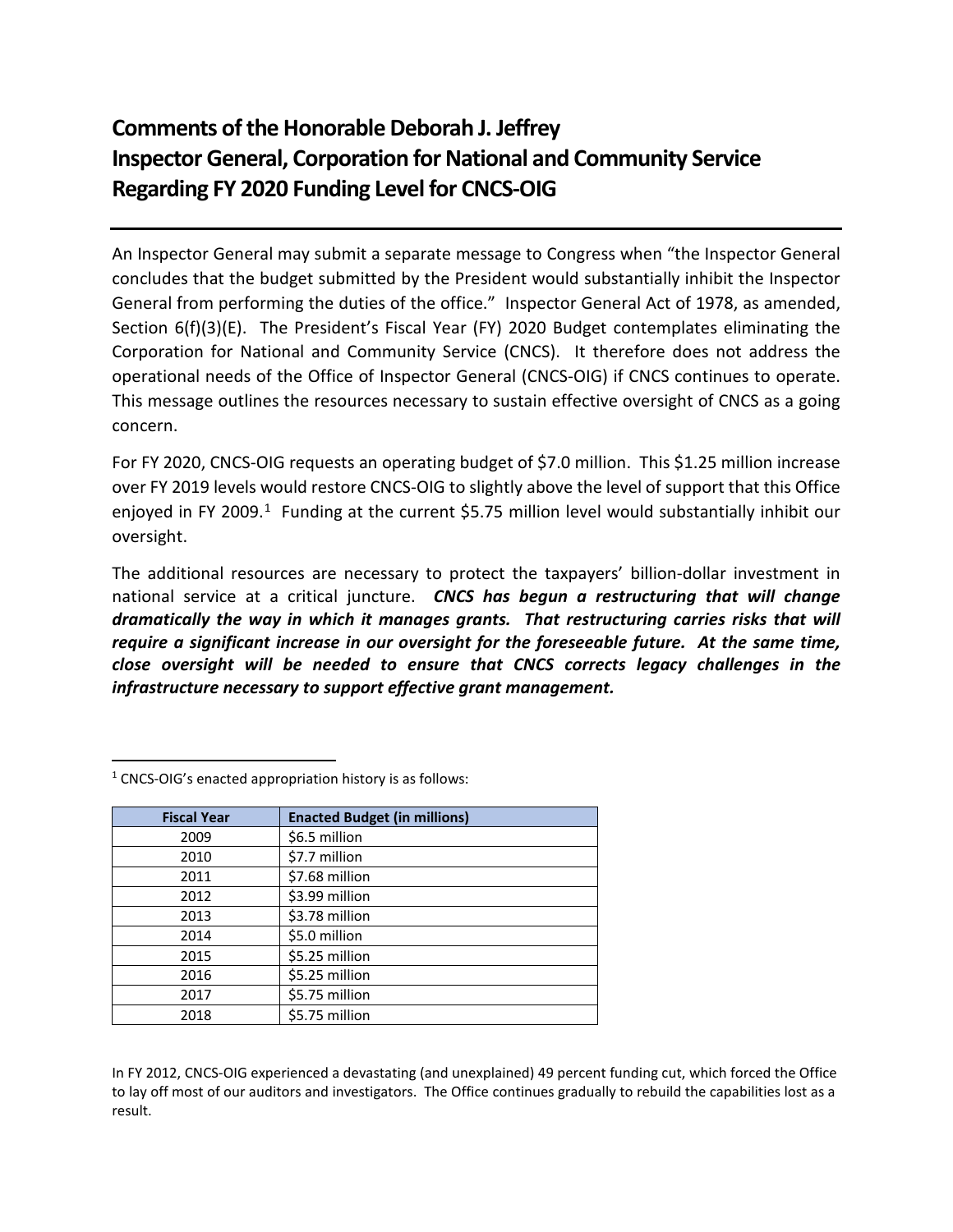#### **Mission and Recent Accomplishments**

CNCS-OIG promotes efficiency and effectiveness in CNCS programs and holds CNCS officials and grantees accountable for misconduct. We strengthen CNCS by conducting audits and reviews to identify wasteful spending and mismanagement, investigating fraud and wrongdoing, recommending appropriate policies and best practices, and taking other steps to prevent and detect fraud, waste, and inefficiencies in CNCS programs and operations. Our recent work has been instrumental in:

- Identifying systemic failures by grantees to complete the criminal history checks required by law to exclude convicted murderers and sex offenders from national service positions, and persuading CNCS to outsource this critical process to qualified vendors; [2](#page-1-0)
- Finding \$100 million of excess funds in the National Service Trust, due to flaws in financial management and financial reporting, correction of which reduced the Trust's liabilities and obligations and makes those funds available to pay future national service education awards;
- Establishing ongoing partnerships with grant fraud prosecutors in multiple United States Attorney's Offices to pursue vigorous civil fraud recoveries and penalties for misspent funds;
- Discovering weaknesses in the National Civilian Community Corps' multimillion-dollar member recruitment contract that jeopardized the success of the program, causing NCCC to end the contract and perform an improved procurement; and
- Finding grantee fraud and other malfeasance and mismanagement that led CNCS to terminate grants and redirect the funding to other, more responsible grantees.

We appreciate the support that CNCS-OIG has received from the Corporation's leadership and from the Congress for this important oversight work, including in multiple oversight hearings in the past three years.<sup>[3](#page-1-1)</sup>

<span id="page-1-0"></span><sup>&</sup>lt;sup>2</sup> CNCS-OIG has served as a resource to other Federal agencies that face similar issues. In FY 2020, we will conduct a targeted review of those grantees that have chosen not to use the vendors to conduct their criminal history checks and will consider whether to examine the effectiveness of the vendors.

<span id="page-1-1"></span><sup>&</sup>lt;sup>3</sup> Committee on Education and the Workforce, Subcommittee on Education and Workforce Training, United States House of Representatives. ["Demanding Accountability at the Corporation for National and Community Service"](https://edlabor.house.gov/hearings/demanding-accountability-at-the-corporation-for-national-and-community-service) on May 24, 2016, ["Examining the Corporation for National and Community Service and Its Failed Oversight of](https://edlabor.house.gov/hearings/examining-the-corporation-for-national-and-community-service-and-its-failed-oversight-of-taxpayer-dollars-)  [Taxpayer Dollars"](https://edlabor.house.gov/hearings/examining-the-corporation-for-national-and-community-service-and-its-failed-oversight-of-taxpayer-dollars-) on March 28, 2017 and ["Fraud, Mismanagement, Non-Compliance, and Safety: The History of](https://edlabor.house.gov/hearings/fraud-mismanagement-non-compliance-and-safety-the-history-of-failures-of-the-corporation-for-national-and-community-service)  [Failures of the Corporation for National and Community Service"](https://edlabor.house.gov/hearings/fraud-mismanagement-non-compliance-and-safety-the-history-of-failures-of-the-corporation-for-national-and-community-service) on April 17, 2018.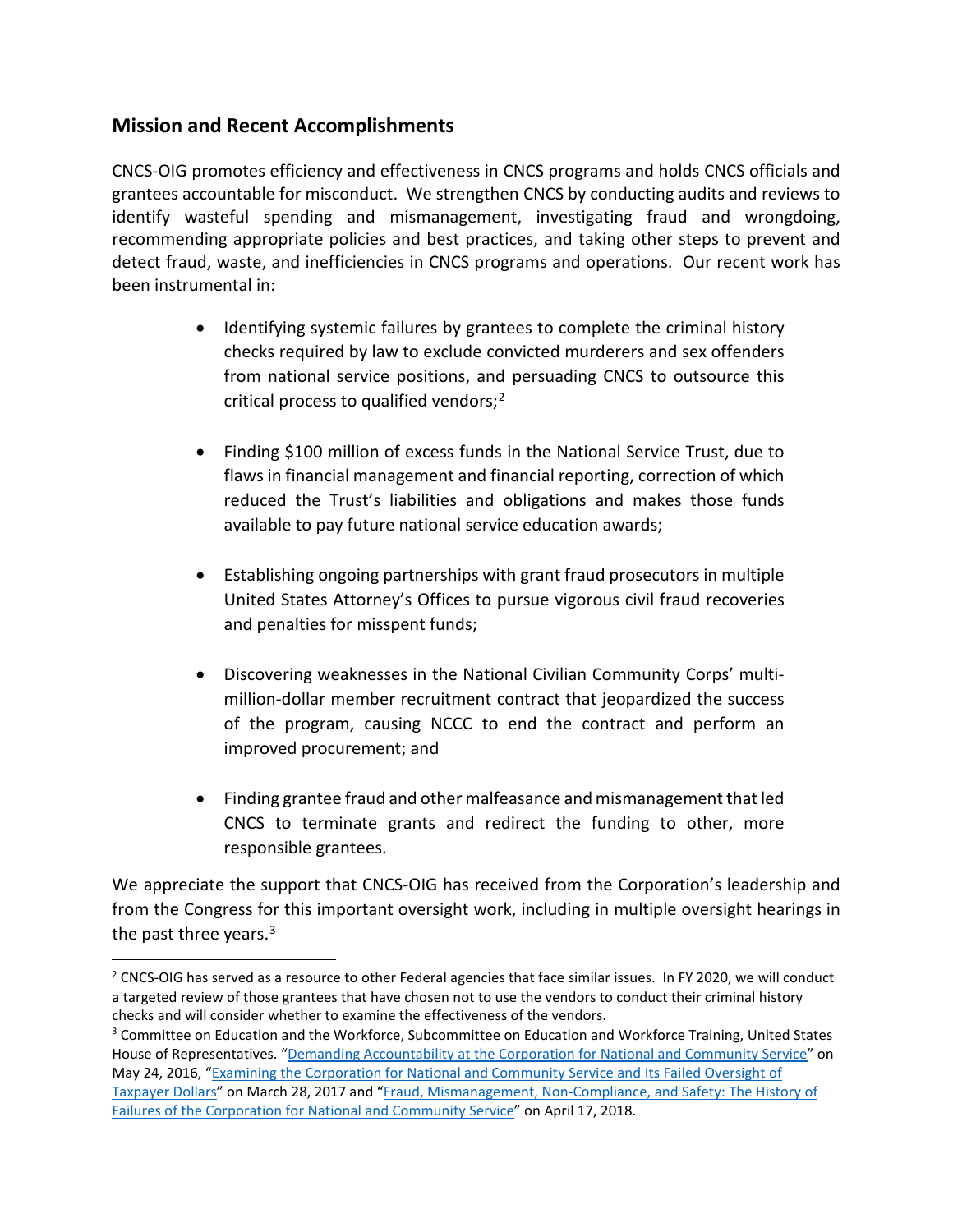## **The high risks associated with the Transformation and Sustainability Plan require additional oversight.**

CNCS's leaders have begun an ambitious Transformation and Sustainability Plan that will reorganize the Corporation and alter many of its core business practices, including grantmaking and grant management. Aspects of this plan present heightened risks of fraud, waste and mismanagement that warrant particularly close oversight. The restructuring of grant management will involve:

- 1. Consolidation of 46 field offices and certain centralized operations for grant management and program management into eight regional hubs. This will likely lead to substantial turnover in staff and career leaders and consequent loss of institutional knowledge about CNCS program operations, risks, requirements, and grantees;
- 2. Dramatic expansion in the responsibilities of field staff, who will for the first time be responsible for assisting grantees with both programmatic and financial operations across all CNCS grant programs with differing purposes and legal requirements, with training as yet undeveloped;
- 3. Monitoring of more than 3,300 active grants to be performed by a new Compliance Monitoring office based at headquarters, whose responsibilities, staffing and strategies have not yet been determined;
- 4. Grant monitoring based on a grant risk model that is not yet complete or validated and which does not have individual monitoring activities aligned to specific risks;
- 5. Reduction in onsite and related grant monitoring in FY 2019;
- 6. Extended periods of full-time telework for field staff during the transition;
- 7. Planned simplification of the grant application substance and process, with content not yet determined; and
- 8. Pressure to implement these changes by the end of FY 2020, limiting planning, issue spotting and risk mitigation.

This reorganization will foreseeably disrupt grant monitoring and will leave CNCS especially vulnerable to fraud and waste. The changes will also make it more difficult for CNCS itself to prevent, mitigate or promptly detect and correct internal and external abuses. Moreover, due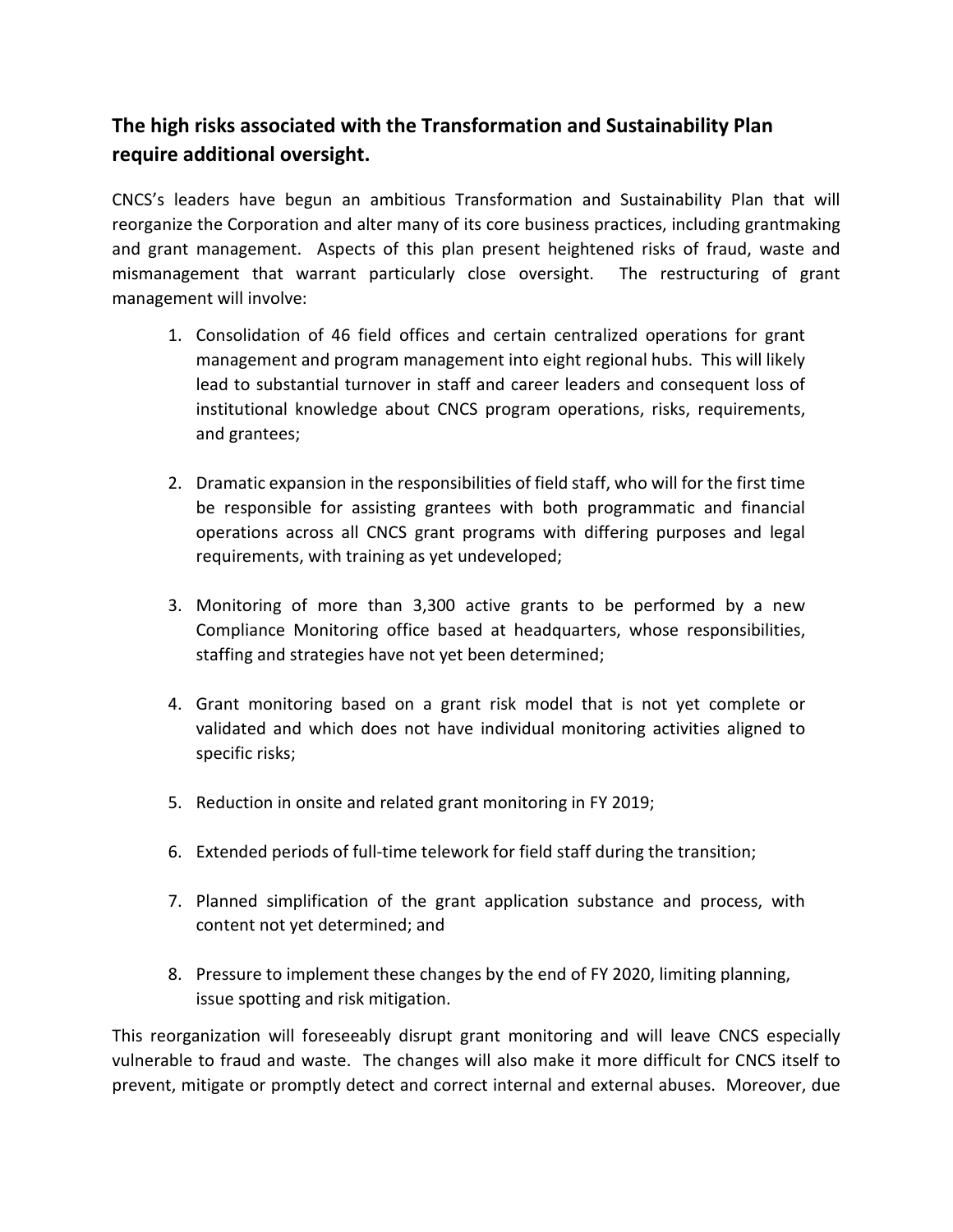to existing limitations in internal controls, grant risk management and information technology support, CNCS lacks a reliable infrastructure to support the transition or compensate for the additional risks.

In this heightened risk environment, greater independent oversight is necessary to protect the integrity of CNCS's programs and the communities that they serve. This must include not only more audits and investigations but innovative oversight activities that produce quick results and allow CNCS to make improvements during the restructuring.

CNCS's leaders have stated that the future of national service depends on the effectiveness of the transformation plan, including the restructuring of grant management and the operation of the new regional hubs. The compressed timetable to implement these fundamental changes lends special urgency to the need for robust oversight.

## **Legacy issues that impair CNCS's current and future operations require ongoing oversight.**

CNCS also continues to grapple with many unresolved legacy issuesthat may impede or threaten the effectiveness of its restructuring. [4](#page-3-0) I mention only a few of them.

*The Corporation's information technology (IT) infrastructure for grant management is outdated and unable to meet current grant management business needs*. [5](#page-3-1) An infusion of \$30 million since FY 2014 to develop a modern, risk-based IT system capable of data analytics and automated monitoring procedures did not produce the promised results, and CNCS ended that contract. Consequently, CNCS currently lacks the analytical tools required for cost-effective monitoring of its grant portfolio. The Corporation has now committed another \$3.9 million, hired a different contractor to create a "minimum viable product" and returned to the drawing board; it will not have an operable grant management system at the end of this contract in October 2019. Taken together, the cost of these efforts and the track record to date demonstrate the need for close oversight of this mission-critical project.

Despite investment and effort, *CNCS's cybersecurity and privacy protections remain ineffective*. The Corporation has made little progress and does not have a comprehensive strategy to achieve effective IT security. The lack of cybersecurity places at risk not only CNCS's operations but also the personally identifiable information of more than 1 million AmeriCorps alumni. In the FY 2018 evaluation of information security and privacy, CNCS-OIG offered 25 recommendations to help the Corporation move forward on each cybersecurity element.

CNCS's financial management and financial reporting have so deteriorated that, *for the past two years, CNCS has not produced auditable financial statements.* Independent auditors in FY 2018

<span id="page-3-0"></span> <sup>4</sup> Some of them are included as objectives of the transformation plan.

<span id="page-3-1"></span><sup>5</sup> This was the conclusion reached in 2014 of a study conducted by MITRE Corporation. See also *[CNCS-OIG FY 2017](https://www.cncsoig.gov/sites/default/files/cncs_management_challenges.pdf)  [Management Challenges](https://www.cncsoig.gov/sites/default/files/cncs_management_challenges.pdf)*.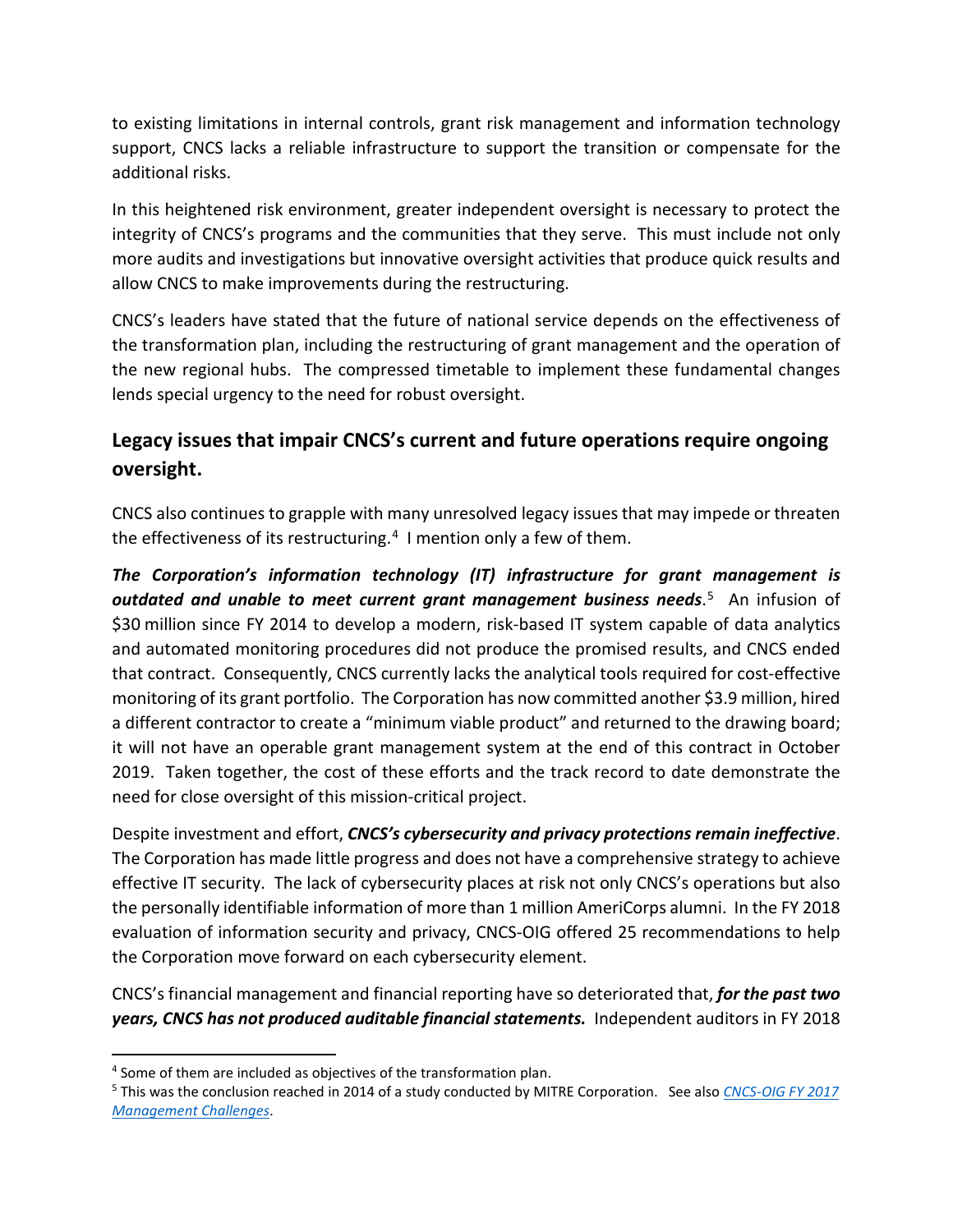found ten material weaknesses and two significant deficiencies. [6](#page-4-0) Without our independent oversight, CNCS, the Congress and the public would remain unaware of these substantial problems. The Corporation has historically relied on outside auditors, rather than its own staff and internal controls, to prevent and detect basic flaws in its financial management and to suggest how they should be remedied. CNCS's lack of progress to date on these issues establishes the need for careful and expert monitoring of corrective actions. As of this writing, CNCS has yet to submit a corrective action plan for these critical problems.

*CNCS has not yet completed and tested a grant risk model that can inform its core business*, from grant-making, to grant monitoring, to grant closeout. Both our Office and the Government Accountability Office have found severe inadequacies in CNCS's grant risk assessments, leading to misdirection of monitoring resources and failure to detect problems in a timely fashion.<sup>7</sup> CNCS has worked intermittently on this project since 2014, but that work has been interrupted by other priorities. Even with recent progress, we do not have a target date for CNCS to finalize, test and validate its risk model and incorporate it into grantmaking and management. CNCS-OIG has worked closely with the Chief Risk Officer on this mission-critical priority, and we anticipate that close oversight will assist in moving this project forward.

Similarly, *CNCS does not have a menu of monitoring activities that correspond to specific risks*. An accurate grant risk model and risk-aligned monitoring are essential to make prudent and efficient use of the taxpayers' money, to identify problems before they become crises and to intervene early when a grantee veers off-course.<sup>[8](#page-4-2)</sup> In order to be effective, CNCS's grant management IT structure must likewise incorporate a valid risk model and risk-aligned monitoring activities. CNCS's adoption of a new grant monitoring structure, new personnel and division of responsibilities, and as yet undetermined monitoring methods counsels in favor of particularly close oversight of this key function.

#### **Additional oversight activities to be undertaken with requested funding**

With the additional \$1.25 million above our FY 2018 appropriation, CNCS-OIG will develop an Inspection and Evaluation (I&E) capability to assess in real time the implementation of CNCS's restructuring, other aspects of the Transformation Plan and their effects on the core business, grant management and monitoring. This will enable the Corporation to act quickly during the transition to adjust course as needed. And, to deter fraud during and after this transition period,

<span id="page-4-0"></span> <sup>6</sup> *[CNCS-OIG Report No. 19-01, Audit of the Corporation for National and Community Service's \(CNCS\) Fiscal Year](https://www.cncsoig.gov/news-entry/19-01-audit-corporation-national-and-community-services-cncs-fiscal-year-2018)  [2018 Consolidated Financial Statements](https://www.cncsoig.gov/news-entry/19-01-audit-corporation-national-and-community-services-cncs-fiscal-year-2018)*. Four of the material weaknesses recurred from the prior year, and many related to the largest and most consequential lines in the Financial Statements. The auditors were forced to disclaim an opinion, the worst possible outcome of a financial statement audit.

<span id="page-4-1"></span><sup>7</sup> *[CNCS-OIG FY 2017 Management Challenges](https://www.cncsoig.gov/sites/default/files/cncs_management_challenges.pdf)* and *[GAO Report No. GAO-17-90, Grants Management: Monitoring](https://www.gao.gov/assets/690/683461.pdf)  Efforts [by Corporation for National and Community Service Could Be Improved](https://www.gao.gov/assets/690/683461.pdf)*.

<span id="page-4-2"></span><sup>8</sup> *[CNCS-OIG FY 2017 Management Challenges](https://www.cncsoig.gov/sites/default/files/cncs_management_challenges.pdf)* and *[CNCS-OIG Special Review: Prohibited Activities: Missed](https://www.cncsoig.gov/sites/default/files/nachc_missed_opportunities.pdf)  [Opportunities, Red Flags Ignored and Next Steps to Improve Grants Management at CNCS](https://www.cncsoig.gov/sites/default/files/nachc_missed_opportunities.pdf)*.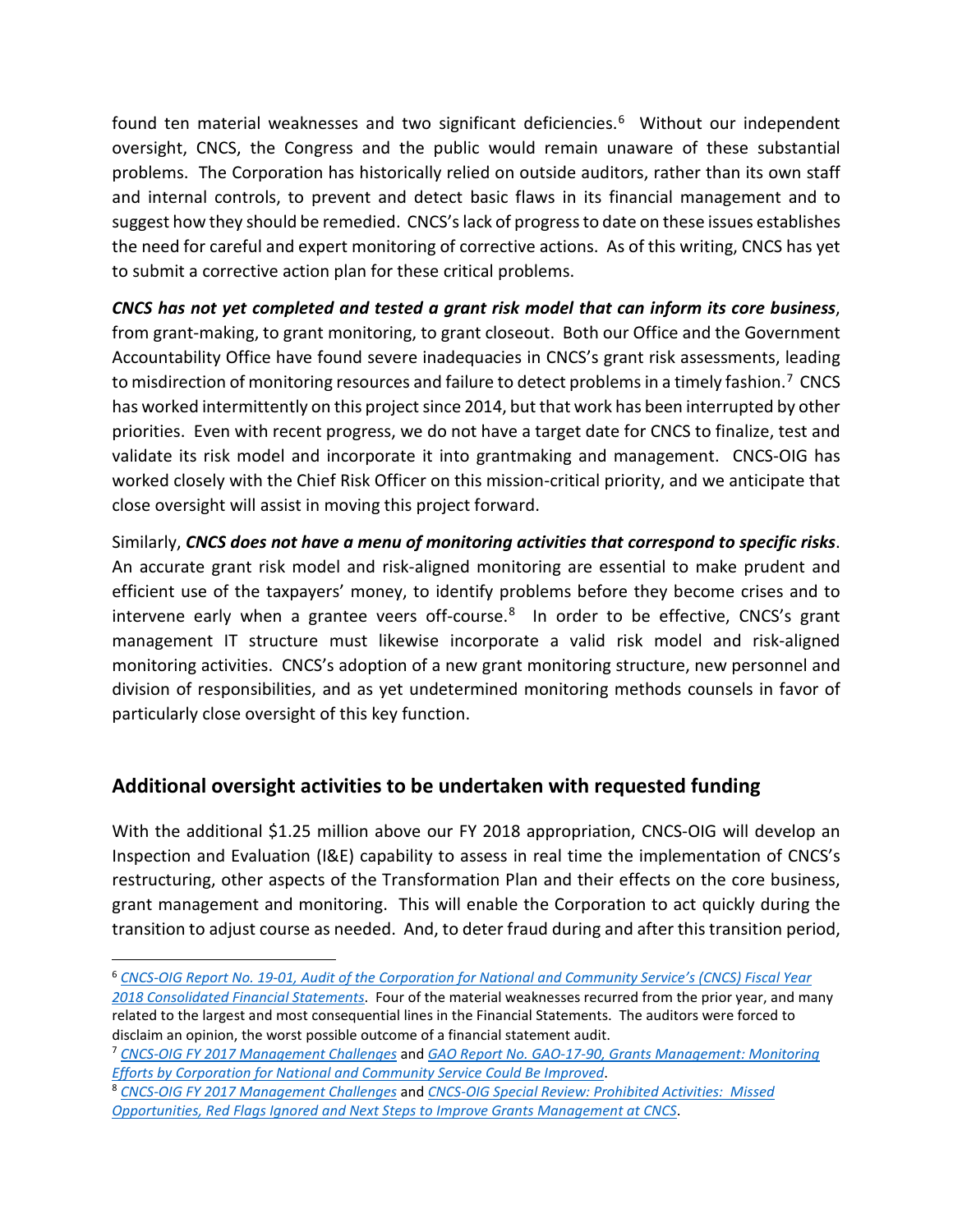we will develop new relationships with the United States Attorney's Offices in each new region to refer fraud cases to Federal civil and criminal prosecutors, as well as using available administrative remedies to protect Federal funds from fraud.

To meet this increased scope, CNCS-OIG will engage the necessary evaluators, as well as an additional auditor, investigator and data analyst. We will also increase travel funds necessary to provide more direct oversight of CNCS grantees and subgrantees throughout the country. These measures will assist us in identifying risk, addressing it proactively and being especially nimble to meet the expected and unanticipated challenges posed by the restructuring.

At the same time, CNCS-OIG will continue to protect our national service programs by:

- Auditing and reviewing high-risk CNCS activities and selected high-risk grantees, to identify problematic practices, recommend improvements and determine costs that should be recovered;
- Pursuing an active caseload of civil, criminal and administrative matters to hold individuals and organizations accountable and to recover misspent funds;
- Maintaining a robust hotline operation to receive and process allegations of fraud, waste and mismanagement by CNCS, grantees or contractors;
- Performing the mandatory audits and evaluations of CNCS's financial statements, cybersecurity, improper payments and compliance with the DATA Act, each of which has recently uncovered serious flaws or fundamental noncompliance;
- Maintaining a Whistleblower Coordinator to educate staff about prohibitions on retaliation and the rights and remedies of staff who have been subjected to retaliation, and to conduct retaliation investigations of allegations concerning grantee and contractor staff;
- Increasing outreach to regional staff, grantees and subgrantees concerning whistleblower protection so that those with first-hand knowledge of fraud, waste and abuse involving CNCS funds can easily and effectively report those allegations to our Office.
- Recommending revisions to CNCS policies, procedures, regulations and conducting training, focusing on strengthening internal controls to prevent and detect waste, fraud and abuse; and